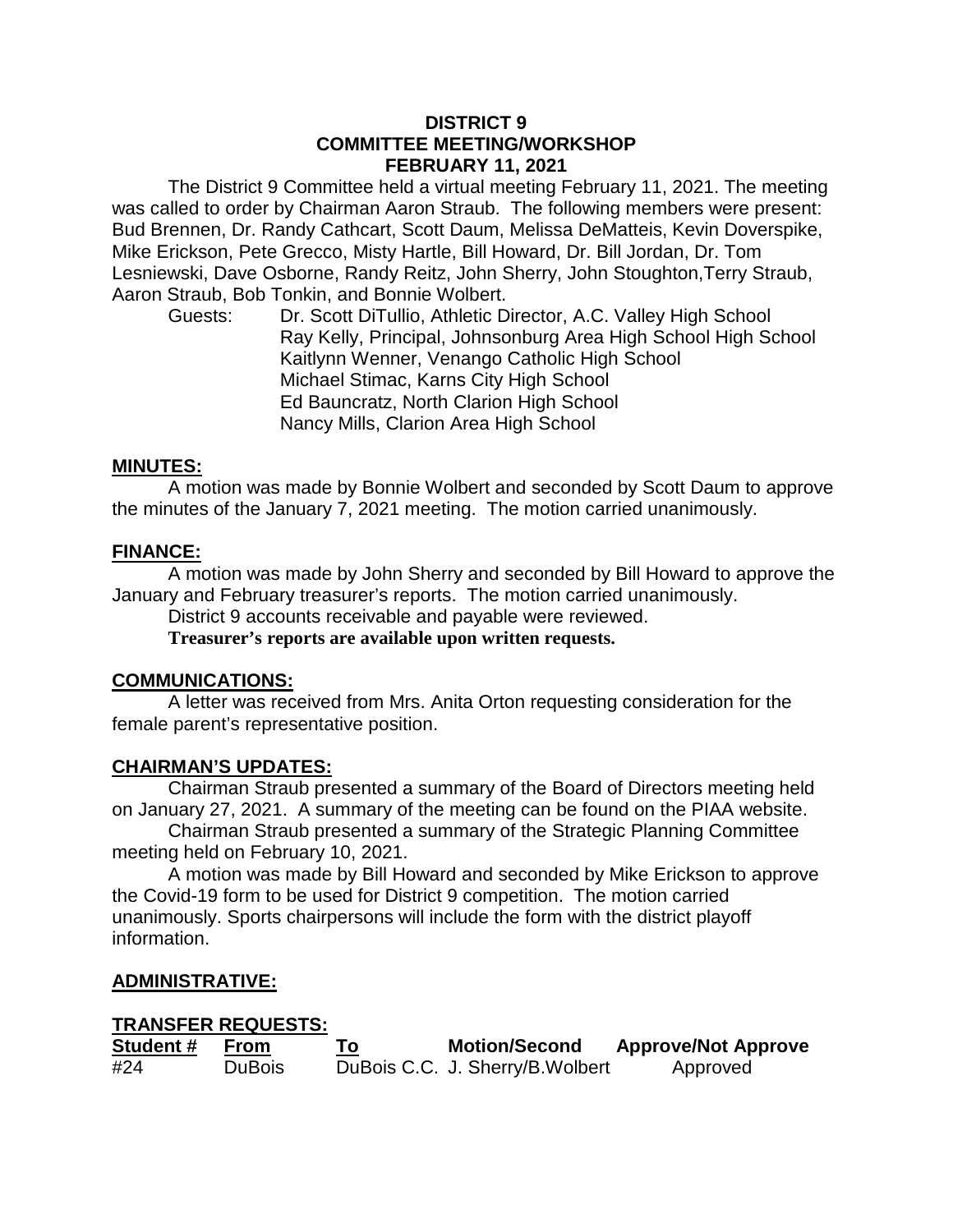# **FOREIGN EXCHANGE STUDENTS APPROVED:** None

# **HEARINGS:**

A request for a hearing has been made by Kane Area High School for a student waiver of Article 1 Section 3 – Age Rule. Soon the hearing will be scheduled.

The Annual Principals Meeting and the Annual Election is tentatively scheduled for April 14, 2021. This will be a virtual meeting. More details to follow.

### **ADMINISTRATIVE COMMITTEES:**

Due to the Covid-19 situation the presentation of championship awards will be altered.

Recommendations for District 9 officials to officiate PIAA playoff contests have been submitted to the PIAA office.

The number of disqualifications from athletic contents was presented.

Information concerning the purchase of District 9 championship merchandise has been sent to athletic directors.

### **SPORTS COMMITTEES:**

### **BASKETBALL:**

A motion was made by Randy Reitz and seconded by Bud Brennen to permit 20 people (players, coaches, trainer, manager, etc.) from the host school and 20 people (players, coaches, trainer, manager, etc.) from the visiting school, and 10 game personnel at district basketball venues. The motion carried unanimously.

A motion was made by Randy Reitz and seconded by Bonnie Wolbert not to permit spectators at District 9 basketball playoff venues. The motion was defeated by a 9 to 5 vote.

Information concerning basketball playoff information will be sent to District 9 schools.

# **COMPETITIVE SPIRIT:**

PIAA Competitive Spirit Competition will be held on April 10, 2021.

A motion was made by John Stoughton and seconded by Bonnie Wolbert to rescind a motion charging \$20.00 per device to purchase the right to view live streaming. Moniteau High School will be permitted to live stream the event free to viewers and will be permitted to solicit advertising. The motion carried unanimously.

#### **SWIMMING AND DIVING:**

District 9 diving championships will be held on March 5, 2021. District 9 swimming championships will be held on March 6, 2021. Both events will be held at Clearfield Area High School.

A motion was made by John Stoughton and seconded by Kevin Doverspike to permit a limited number of spectators at the event. Tickets must be purchased through HomeTown Tickets and through participating schools' ticketing sites. The motion carried unanimously.